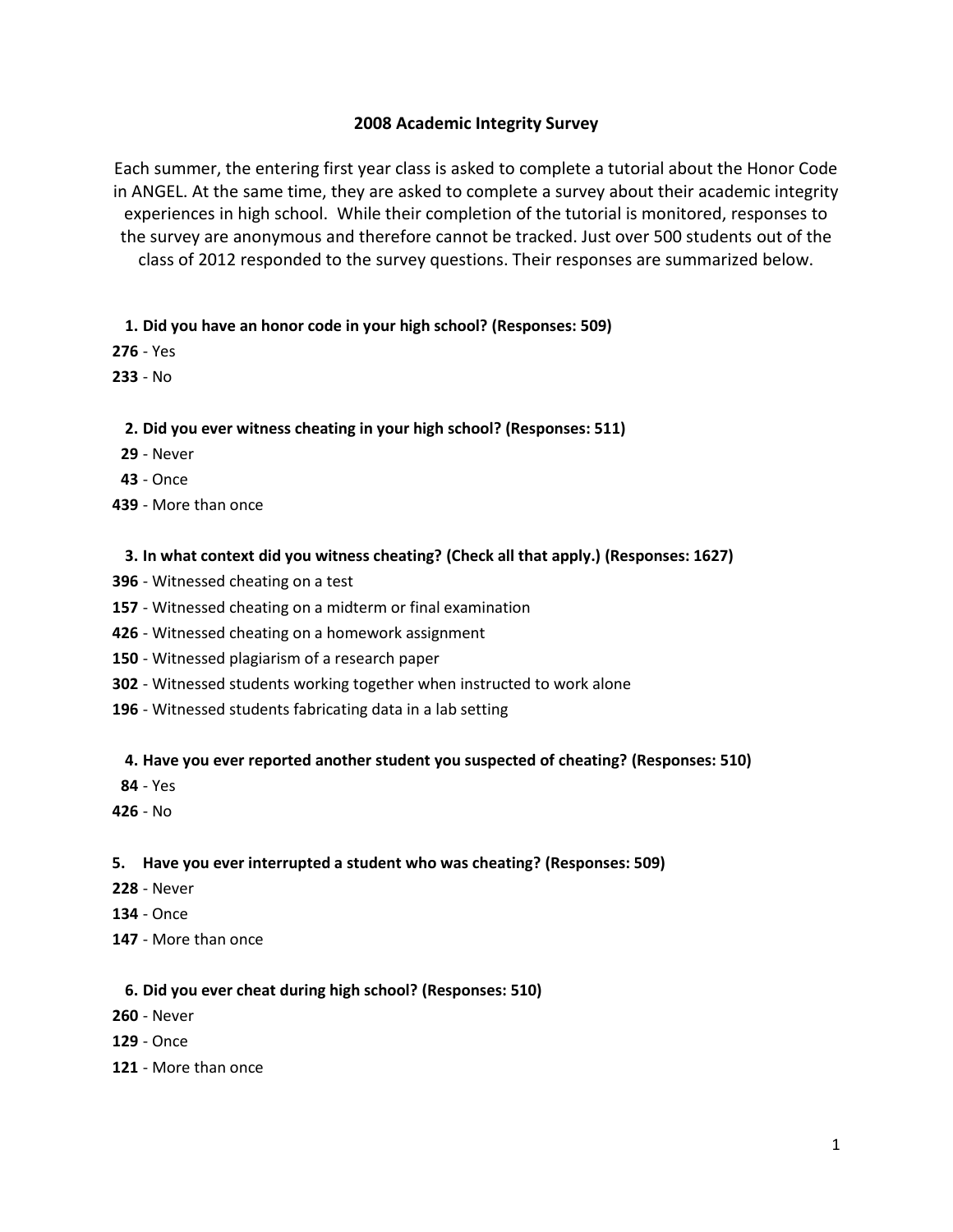# **7. If you did cheat, in what context? (Check all that apply.) (Responses: 469)**

- Cheated on a test
- Cheated on a midterm or final examination
- Plagiarized a research paper
- Cheated on a homework assignment
- Worked with another student when instructed to work alone
- Fabricated data in a lab setting

# **8. Have you ever done the following in high school? (Check all that apply.) (Responses: 606)**

- Forged a teacher's signature (i.e. on a hall pass)
- Forged a parental signature (i.e. for an absence excuse, late slip, or permission slip)
- Signed in the role call for another student who missed class
- Falsified data for a lab experiment
- Faked a lab experiment completely
- Lied to protect another student who had cheated
- None of the above.

# **9. Which of the following actions do you consider to be dishonest? (Responses: 6320)**

- Forging a teacher's signature
- Forging a parent's signature
- Cheating on a homework assignment
- Cheating on a test
- Cheating on a midterm or final examination
- Fabricating lab data
- Completely faking a lab experiment
- Plagiarizing a paper or other written assignment
- Working with another student on an assignment when instructed to work alone
- Signing in the role call for another student who missed class
- Lying to protect another student
- Lying about why you were late with an assignment
- Lying about why you didn't complete an assignment
- Lying about why you were absent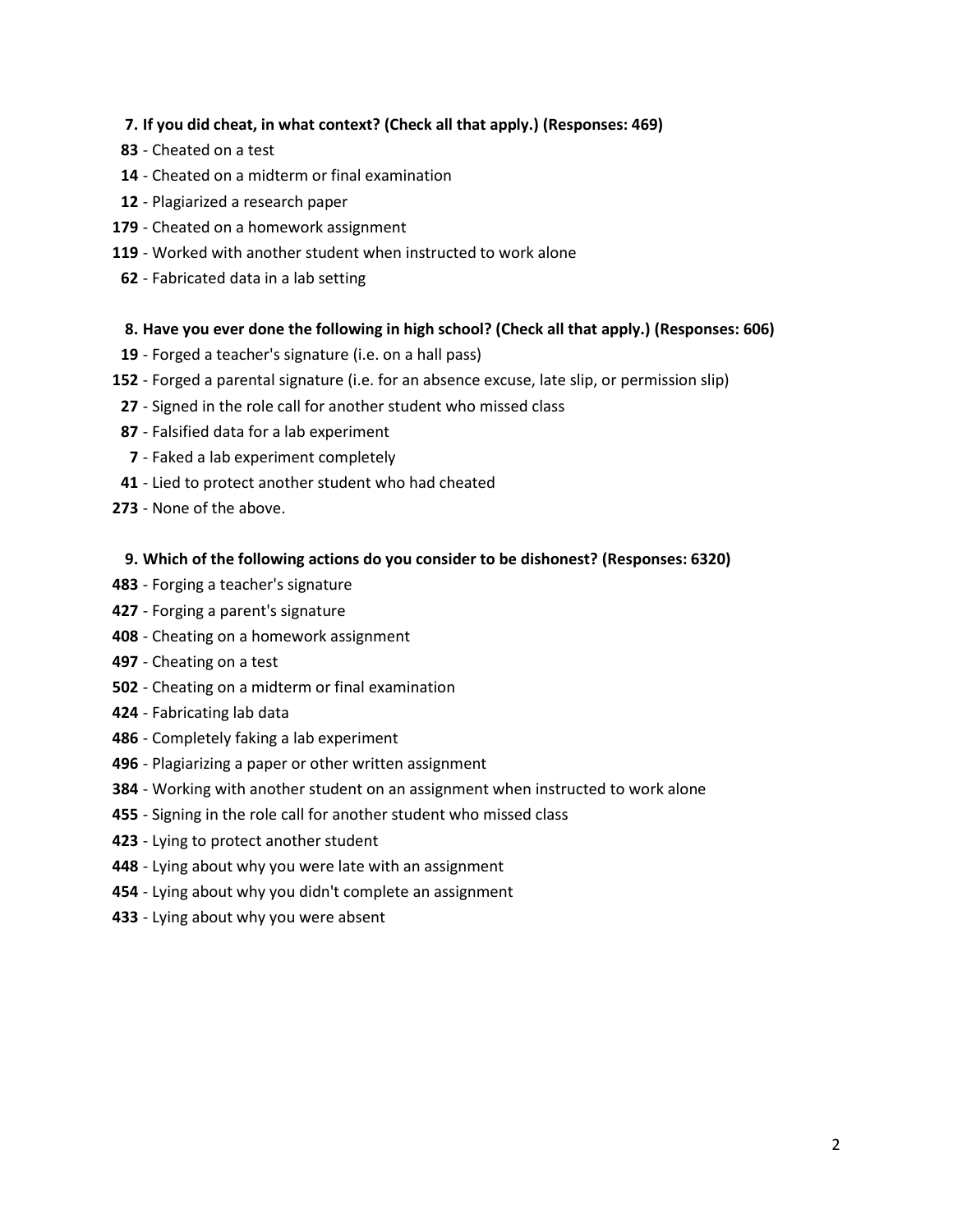**For items 10-23, please evaluate how dishonest you think each action is based on the options given (very dishonest, dishonest but I do it anyway, and not dishonest).**

### **10. Forging a teacher's signature. (Responses: 509)**

- Very dishonest
- Dishonest, but I do it anyway
	- Not dishonest

### **11. Forging an administrator's signature. (Responses: 508)**

- Very dishonest
- Dishonest, but I do it anyway
- Not dishonest

### **12. Cheating on a homework assignment. (Responses: 508)**

- Very dishonest
- Dishonest, but I do it anyway
- Not dishonest

### **13. Cheating on a test. (Responses: 507)**

- Very dishonest
- Dishonest, but I do it anyway
- Not dishonest

#### **14. Cheating on a midterm or final examination. (Responses: 507)**

#### - Very dishonest

- Dishonest, but I do it anyway
- Not dishonest

#### **15. Fabricating lab data. (Responses: 507)**

- Very dishonest
- Dishonest, but I do it anyway
- Not dishonest

#### **16. Completely faking a lab experiment. (Responses: 506)**

- Very dishonest
- Dishonest, but I do it anyway
- Not dishonest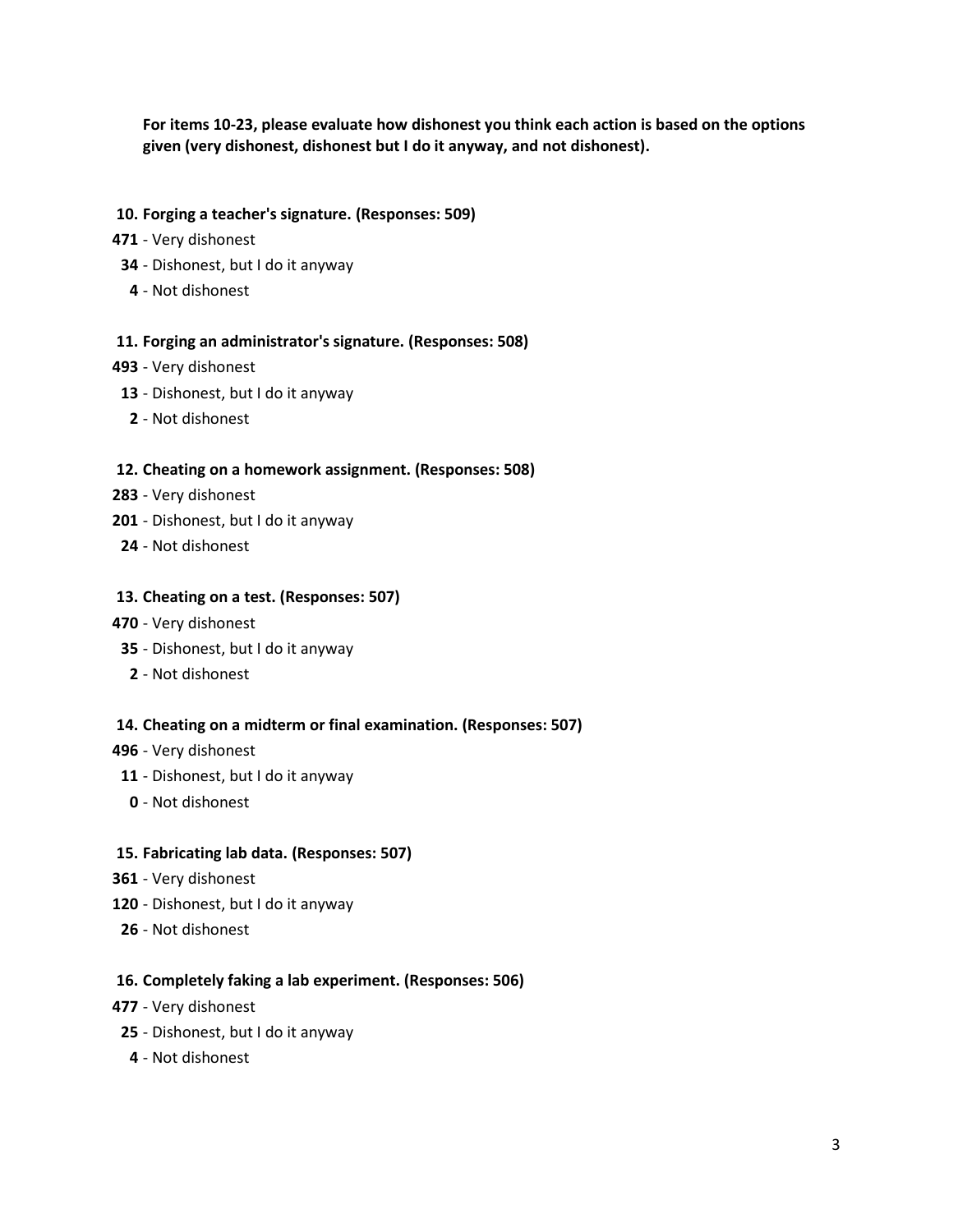# **17. Plagiarizing a paper or written assignment. (Responses: 507)**

- Very dishonest
- Dishonest, but I do it anyway
- Not dishonest

## **18. Working with another student when instructed to work alone. (Responses: 507)**

- Very dishonest
- Dishonest, but I do it anyway
- Not dishonest

## **19. Signing in for another student who missed class. (Responses: 507)**

- Very dishonest
- Dishonest, but I do it anyway
- Not dishonest

## **20. Lying to protect another student. (Responses: 508)**

- Very dishonest
- Dishonest, but I do it anyway
- Not dishonest

## **21. Lying to get an extension on an assignment. (Responses: 508)**

- Very dishonest
- Dishonest, but I do it anyway
- Not dishonest

## **22. Lying about why you turned in an assignment late. (Responses: 507)**

- Very dishonest
- Dishonest, but I do it anyway
- Not dishonest

## **23. Lying about why you were absent. (Responses: 507)**

- Very dishonest
- Dishonest, but I do it anyway
- Not dishonest